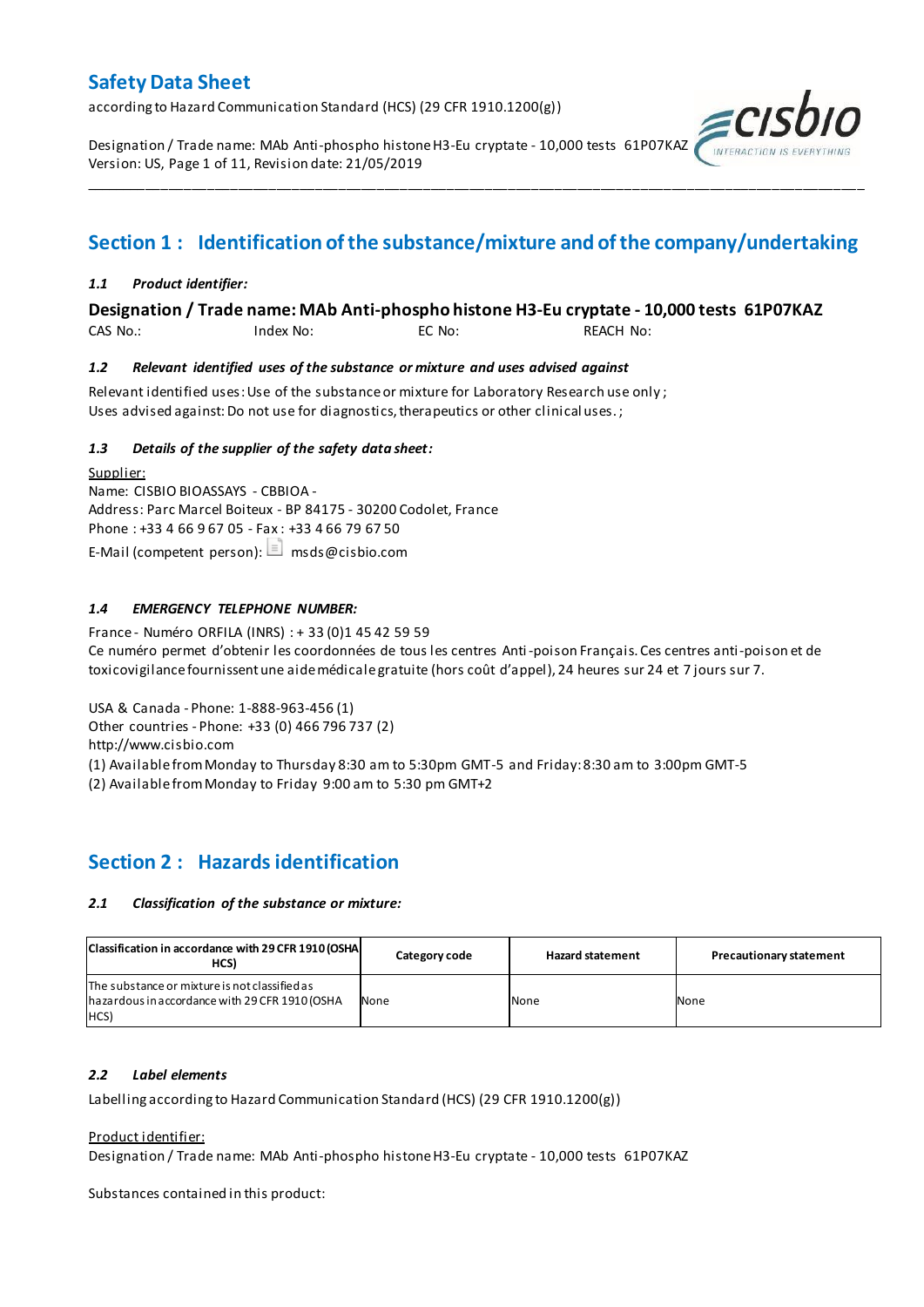according to Hazard Communication Standard (HCS) (29 CFR 1910.1200(g))

Designation / Trade name: MAb Anti-phospho histone H3-Eu cryptate - 10,000 tests 61P07KAZ Version: US, Page 2 of 11, Revision date: 21/05/2019



Hazard pictograms

Signal word:

Hazard and precautionary statements:

### *2.3 Other hazards*

The mixture does not contain substances classified as 'Substances of Very High Concern' (SVHC) >= 0.1% published by the European CHemicals Agency (ECHA) under article 57 of REACH. The mixture satisfies neither the PBT nor the vPvB criteria for mixtures in accordance with annexe XIII of the REACH regulations EC 1907/2006. ;

\_\_\_\_\_\_\_\_\_\_\_\_\_\_\_\_\_\_\_\_\_\_\_\_\_\_\_\_\_\_\_\_\_\_\_\_\_\_\_\_\_\_\_\_\_\_\_\_\_\_\_\_\_\_\_\_\_\_\_\_\_\_\_\_\_\_\_\_\_\_\_\_\_\_\_\_\_\_\_\_\_\_\_\_\_\_\_\_\_\_\_\_\_\_\_\_\_\_\_\_\_

Adverse human health effects: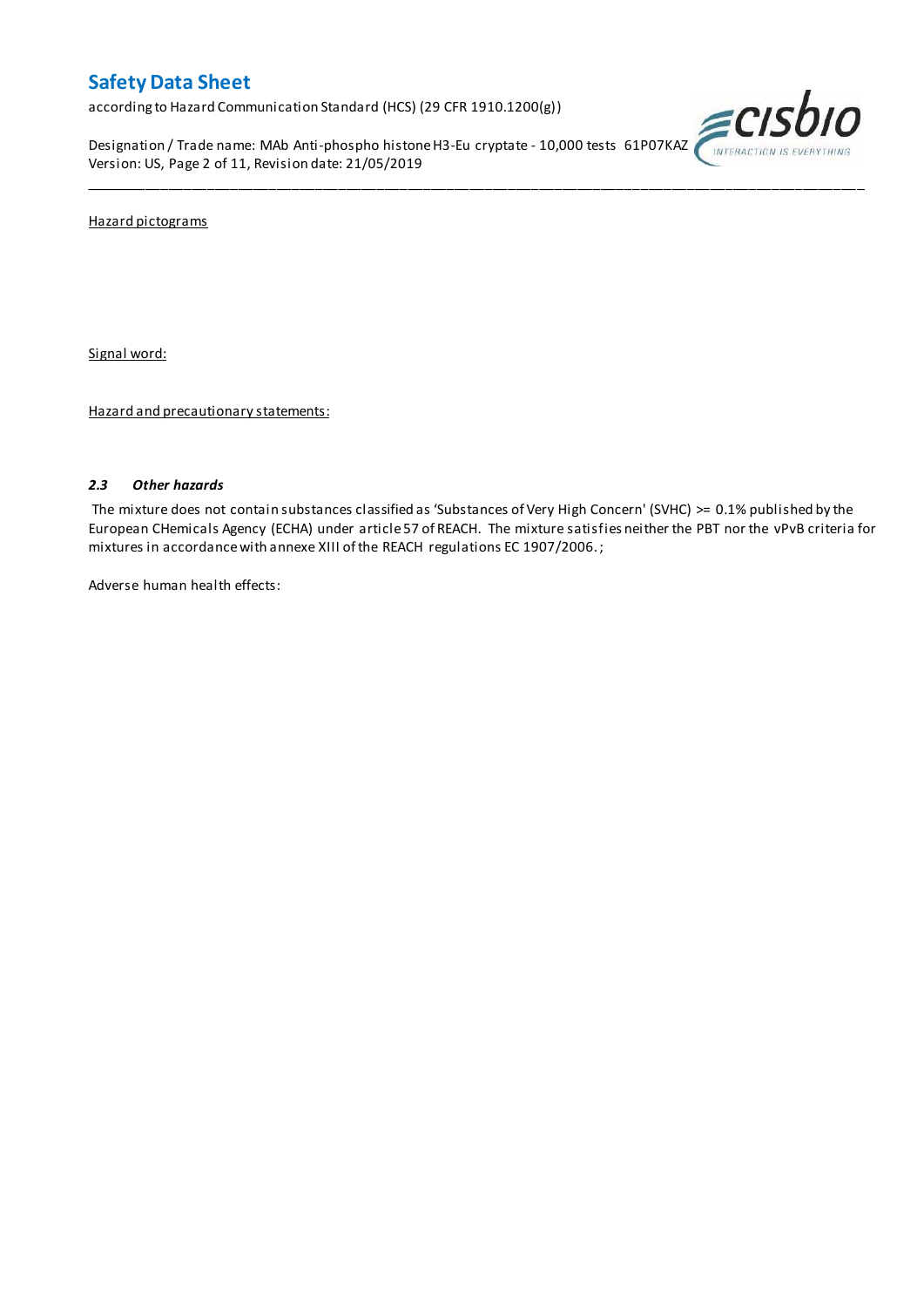according to Hazard Communication Standard (HCS) (29 CFR 1910.1200(g))

Designation / Trade name: MAb Anti-phospho histone H3-Eu cryptate - 10,000 tests 61P07KAZ Version: US, Page 3 of 11, Revision date: 21/05/2019



# **Section 3 : Composition/information on ingredients**

### *3.2 Mixtures*

Hazardous ingredients:

| Substance name                                                               | CAS <sub>n</sub> ° | Index $n^{\circ}$ | EC n <sup>o</sup> | Classification in accordance with 29 CFR Concentration<br>1910 (OSHA HCS) | $(\%)$  | <b>SCL</b> | M-factor |
|------------------------------------------------------------------------------|--------------------|-------------------|-------------------|---------------------------------------------------------------------------|---------|------------|----------|
| $4-(2-$<br>hydroxyethyl)piperazin-<br>1-ylethanesulphonic 7365-45-9<br>lacid |                    |                   | 230-907-9         |                                                                           | $< 3\%$ |            |          |

\_\_\_\_\_\_\_\_\_\_\_\_\_\_\_\_\_\_\_\_\_\_\_\_\_\_\_\_\_\_\_\_\_\_\_\_\_\_\_\_\_\_\_\_\_\_\_\_\_\_\_\_\_\_\_\_\_\_\_\_\_\_\_\_\_\_\_\_\_\_\_\_\_\_\_\_\_\_\_\_\_\_\_\_\_\_\_\_\_\_\_\_\_\_\_\_\_\_\_\_\_

Additional information:

Full text of H- and EUH-phrases: see SECTION 16.

## **Section 4 : First aid measures**

### *4.1 Description of first aid measures*

**General information**: Do not leave affected person unattended. ;

**Following inhalation**: In case of respiratory tract irritation, consult a physician. ;

**Following skin contact**:After contact with skin, wash immediately with water ;

**Following eye contact**: After contact with the eyes, rinse with water with the eyelids open for a sufficient length of time,

then consult an ophthalmologist immediately. ;

**Following ingestion**: Do NOT induce vomiting. ;

**Self-protection of the first aider**:

### *4.2 Most important symptoms and effects, both acute and delayed*

Symptoms: No known symptoms to date. ; Effects:

### *4.3 Indication of any immediate medical attention and special treatment needed*

Notes for the doctor:

## **Section 5 : Firefighting measures**

### *5.1 Extinguishing media:*

Suitable extinguishing media: This product is not flammable. Use extinguishing agent suitable for type of surrounding fire ;

### *5.2 Special hazards arising from the substance or mixture*

Hazardous combustion products:/

### *5.3 Advice for fire-fighters*

Wear Protective clothing. ; Additional information: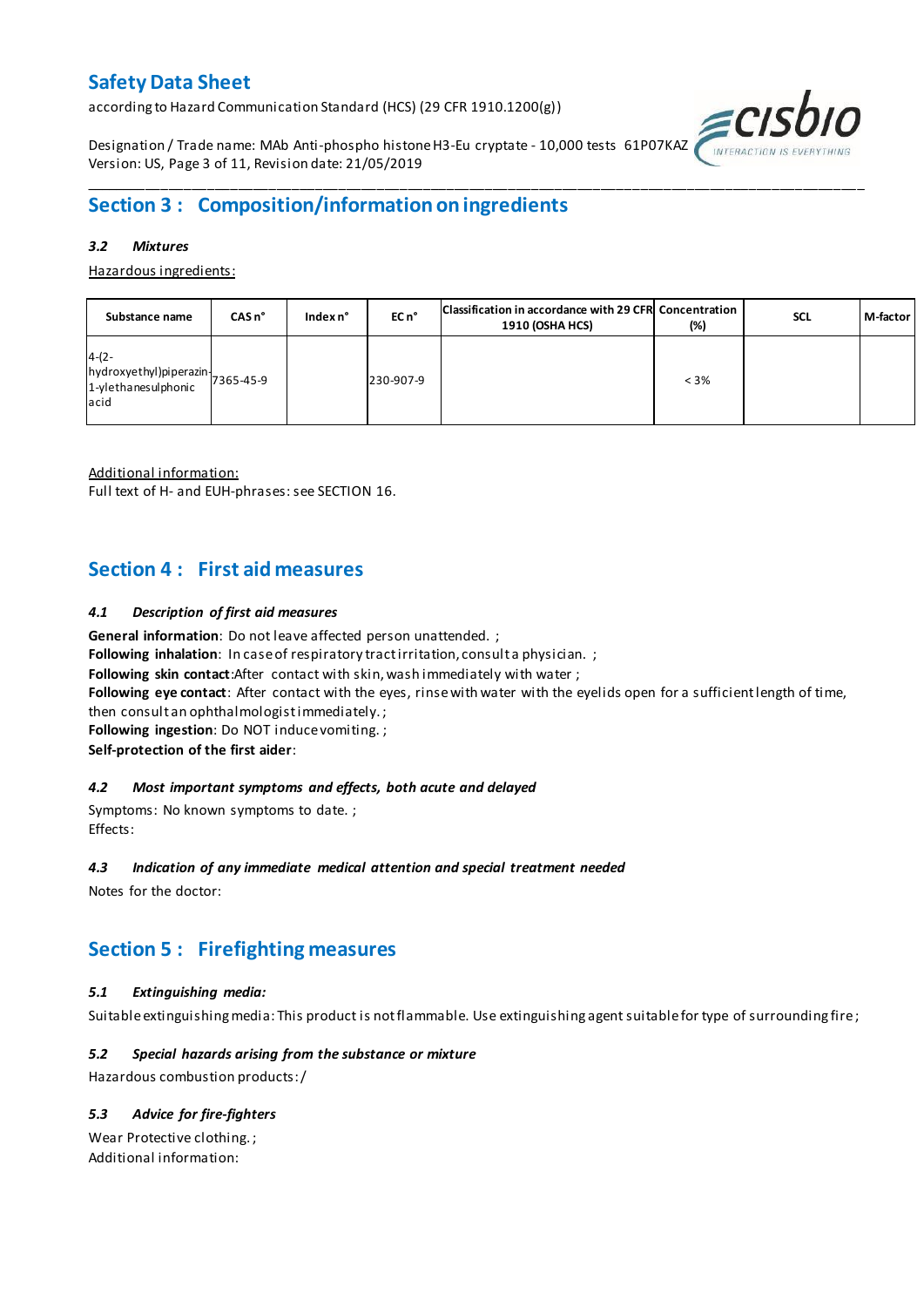according to Hazard Communication Standard (HCS) (29 CFR 1910.1200(g))

Designation / Trade name: MAb Anti-phospho histone H3-Eu cryptate - 10,000 tests 61P07KAZ Version: US, Page 4 of 11, Revision date: 21/05/2019

\_\_\_\_\_\_\_\_\_\_\_\_\_\_\_\_\_\_\_\_\_\_\_\_\_\_\_\_\_\_\_\_\_\_\_\_\_\_\_\_\_\_\_\_\_\_\_\_\_\_\_\_\_\_\_\_\_\_\_\_\_\_\_\_\_\_\_\_\_\_\_\_\_\_\_\_\_\_\_\_\_\_\_\_\_\_\_\_\_\_\_\_\_\_\_\_\_\_\_\_\_



### **Section 6 : Accidental release measures**

### *6.1 Personal precautions, protective equipment and emergency procedures*

Emergency procedures: Provide adequate ventilation. ;

### *6.2 Environmental precautions*

Do not allow to enter into surface water or drains. ;

### *6.3 Methods and material for containment and cleaning up*

For cleaning up: Suitable material for taking up: Absorbing material, organic ; Other information:

### *6.4 Reference to other sections*

Additional information:

## **Section 7 : Handling and storage**

### *7.1 Precautions for safe handling*

Protective measures: Advice on safe handling: Avoid contact with skin, eyes and clothes.; Fire preventions:

Do not eat, drink or smoke in areas where reagents are handled. ; Advice on general occupational hygiene: Handle in accordance with good industrial hygiene and safety practice;

### *7.2 Conditions for safe storage, including any incompatibilities*

Requirements for storage rooms and vessels: Keep container tightly closed.; Hints on storage assembly: Materials to avoid: Further information on storage conditions:

### *7.3 Specific end uses:*

Recommendations on specific end uses: Observe technical data sheet. ;

## **Section 8 : Exposure controls/personal protection**

### *8.1 Control parameters*

Preliminary remark:

- 8.1.1 Occupational exposure limits:
	- OSHA (USA)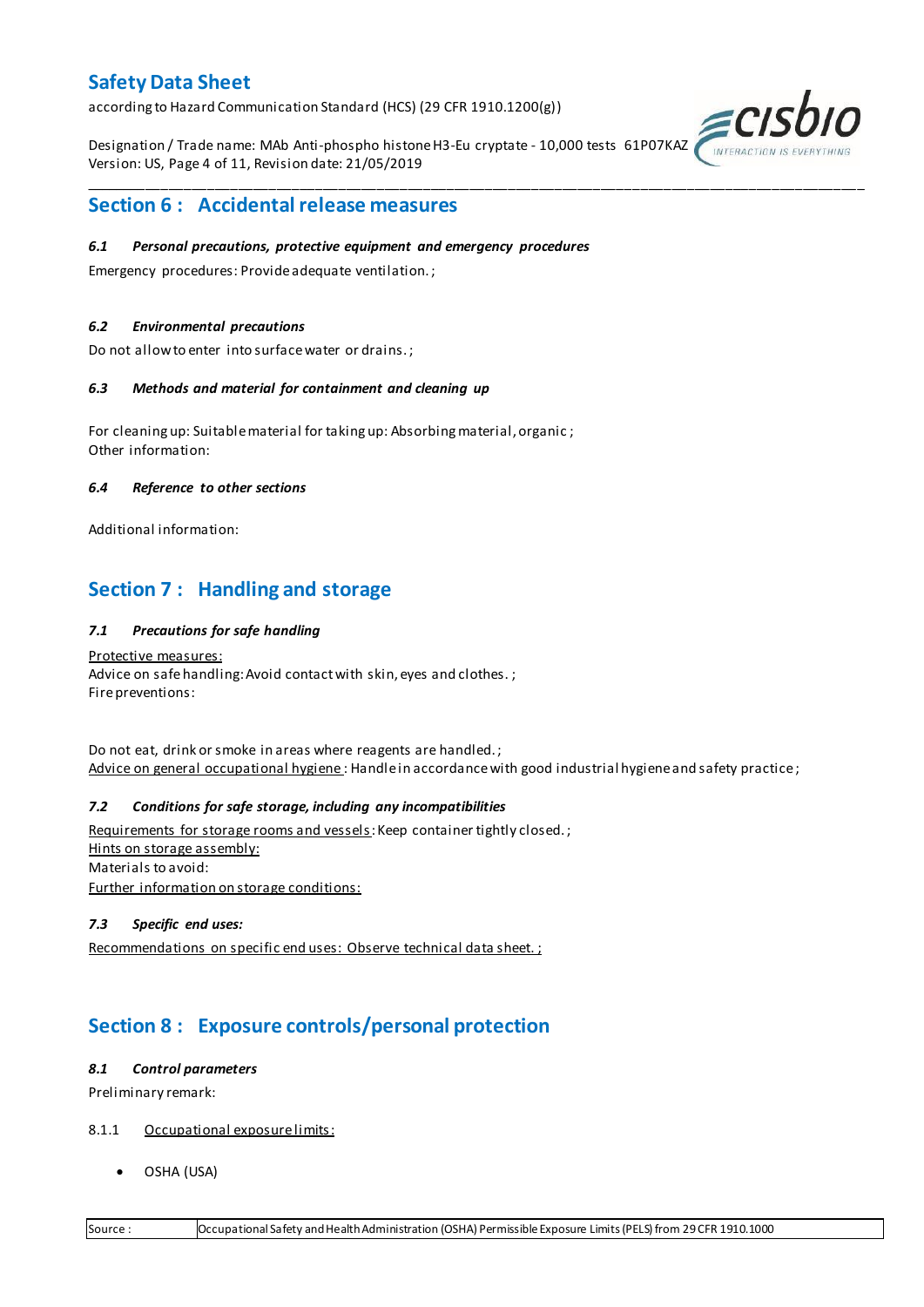according to Hazard Communication Standard (HCS) (29 CFR 1910.1200(g))



Designation / Trade name: MAb Anti-phospho histone H3-Eu cryptate - 10,000 tests 61P07KAZ Version: US, Page 5 of 11, Revision date: 21/05/2019

| Substance                                  | EC-No. | <b>CAS-No</b> | <b>OSHA Permissible</b><br>8-hour TWA (ppm) | <b>OSHA Permissible</b><br>Exposure Limit (PEL)   Exposure Limit (PEL) 8-<br>hour TWA (mg/m3) | <b>OSHA Permissible</b><br><b>Exposure Limit (PEL)</b><br>STEL (ppm) | <b>OSHA Permissible</b><br><b>Exposure Limit (PEL)</b><br>STEL (mg/m3) |
|--------------------------------------------|--------|---------------|---------------------------------------------|-----------------------------------------------------------------------------------------------|----------------------------------------------------------------------|------------------------------------------------------------------------|
| r7365-45-9/230-907-230-907-9<br><b>l</b> q |        | 7365-45-9     |                                             |                                                                                               |                                                                      |                                                                        |

| Source :                           | TRGS 903, November 2015, BAuA |               |             |           |
|------------------------------------|-------------------------------|---------------|-------------|-----------|
| Substance                          | EC-No.                        | <b>CAS-No</b> | BGW (mg/m3) | BGW (ppm) |
| 7365-45-9 / 230-907 230-907-9<br>g |                               | 7365-45-9     |             |           |

### 8.1.2 DNEL/PNEC-values:

• DNEL worker

| Source:                 |        | <b>GESTIS</b> - substance database |                                                 |                                                          |                                                             |                              |                                                                                                            |                                    |                                         |
|-------------------------|--------|------------------------------------|-------------------------------------------------|----------------------------------------------------------|-------------------------------------------------------------|------------------------------|------------------------------------------------------------------------------------------------------------|------------------------------------|-----------------------------------------|
| Substance               | EC-No. | <b>CAS-No</b>                      | Acute - dermal,<br>local effects<br>(mg/kg/day) | $Long-term -$<br>dermal, local<br>effects<br>(mg/kg/day) | $Long-term -$<br>dermal.<br>systemic effects<br>(mg/kg/day) | Acute –<br>inhalation, local | $Acute -$<br>inhalation.<br>effects (mg/m3) <sup>systemic</sup> effects (mg/m3)systemic effects<br>(mg/m3) | $Long-term -$<br>inhalation, local | $Long-term -$<br>inhalation.<br>(mg/m3) |
| 7365-45-9/<br>230-907-9 |        | 230-907-9 7365-45-9                |                                                 |                                                          |                                                             |                              | 23.5-23.5                                                                                                  |                                    |                                         |

### DNEL consumer

| Source:                 |        | GESTIS - substance database |                                                 |                                                          |                                                             |                               |                                                                                  |                                    |                                         |
|-------------------------|--------|-----------------------------|-------------------------------------------------|----------------------------------------------------------|-------------------------------------------------------------|-------------------------------|----------------------------------------------------------------------------------|------------------------------------|-----------------------------------------|
| Substance               | EC-No. | <b>CAS-No</b>               | Acute - dermal.<br>local effects<br>(mg/kg/day) | $Long-term -$<br>dermal, local<br>effects<br>(mg/kg/day) | $Long-term -$<br>dermal,<br>systemic effects<br>(mg/kg/day) | Acute –<br>linhalation. local | $Acute -$<br>inhalation.<br>systemic effects (mg/m3) systemic effects<br>(mg/m3) | $Long-term -$<br>inhalation. local | $Long-term -$<br>inhalation.<br>(mg/m3) |
| 7365-45-9/<br>230-907-9 |        | 230-907-97365-45-9          |                                                 |                                                          |                                                             |                               |                                                                                  |                                    |                                         |

### • PNEC

| Source:         | <b>INERIS</b>                  |               |        |                                                                                                          |  |  |              |  |                      |  |            |  |                      |              |  |  |  |
|-----------------|--------------------------------|---------------|--------|----------------------------------------------------------------------------------------------------------|--|--|--------------|--|----------------------|--|------------|--|----------------------|--------------|--|--|--|
|                 |                                |               |        | PNEC AQUATIC                                                                                             |  |  |              |  |                      |  |            |  | <b>PNEC Sediment</b> |              |  |  |  |
|                 | EC-No.                         | <b>CAS-No</b> |        | freshwater                                                                                               |  |  | marine water |  | intermittent release |  | freshwater |  |                      | marine water |  |  |  |
| Substance       |                                |               | (mg/L) | mg/kg)  (ppm)  (mg/L)  (mg/kg)  (ppm)  (mg/L)  (mg/kg)  (ppm)  (mg/L) (mg/kg) (ppm) (mg/L) (mg/kg) (ppm) |  |  |              |  |                      |  |            |  |                      |              |  |  |  |
| 7365-45-9<br>19 | / 230-907- 230-907-9 7365-45-9 |               |        |                                                                                                          |  |  |              |  |                      |  |            |  |                      |              |  |  |  |

| Source:          | <b>INERIS</b> |               |           |                                |          |                             |
|------------------|---------------|---------------|-----------|--------------------------------|----------|-----------------------------|
|                  |               |               |           | Others                         |          |                             |
| <b>Substance</b> | EC-No.        | <b>CAS-No</b> | PNEC soil | PNEC sewage treatment<br>plant | PNEC air | PNEC secondary<br>poisoning |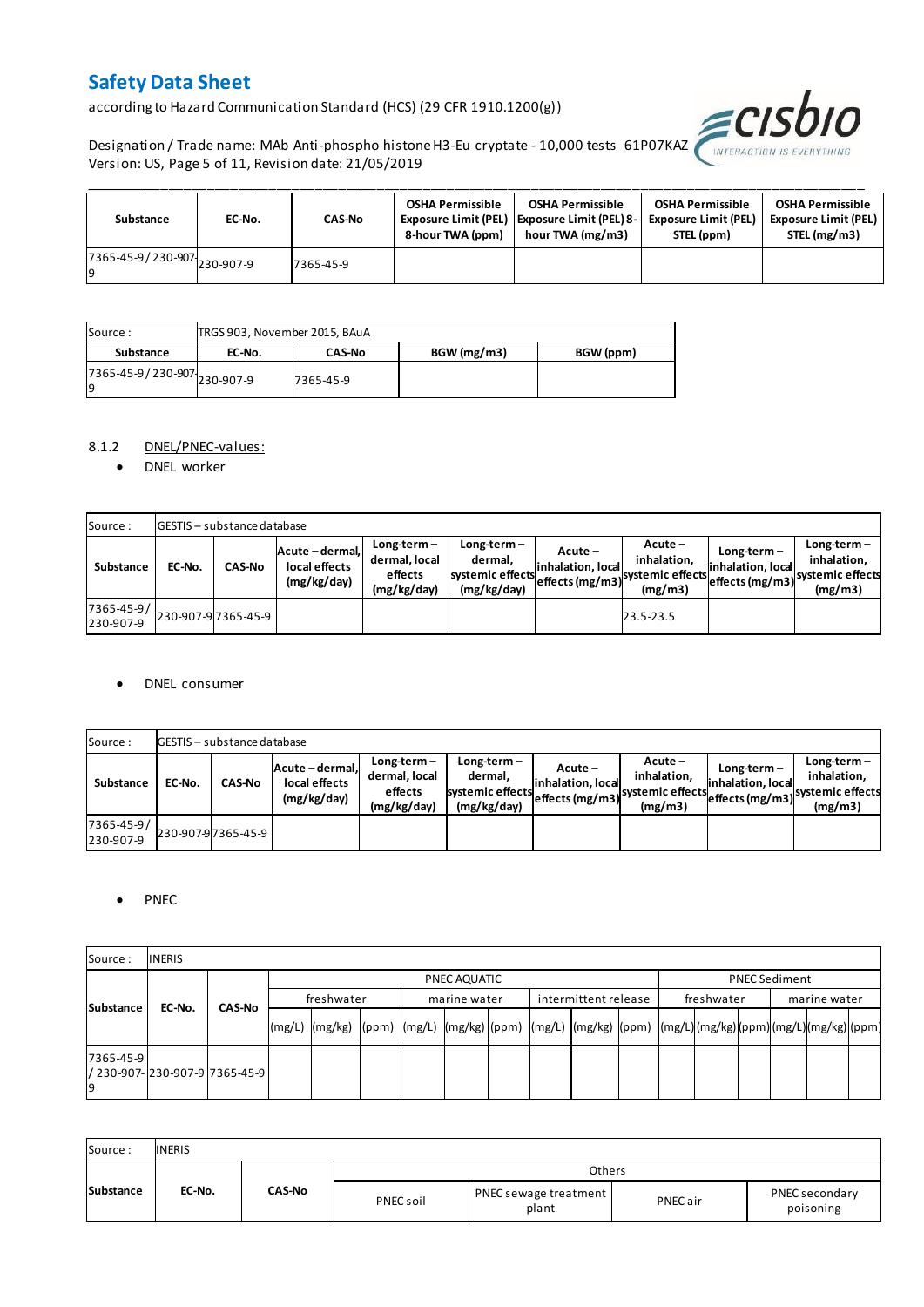according to Hazard Communication Standard (HCS) (29 CFR 1910.1200(g))

Designation / Trade name: MAb Anti-phospho histone H3-Eu cryptate - 10,000 tests 61P07KAZ Version: US, Page 6 of 11, Revision date: 21/05/2019



|                                                                                       |           |  |  | (mg/L)  (mg/kg)  (ppm)  (mg/L)  (mg/kg)  (ppm)  (mg/L)  (mg/kg)  (ppm)  (mg/L)  (mg/kg)  (ppm) |  |  |  |  |
|---------------------------------------------------------------------------------------|-----------|--|--|------------------------------------------------------------------------------------------------|--|--|--|--|
| $\begin{array}{ c c c c }\n 7365-45-9 & & 230-907-9 \\ 230-907-9 & & & \n\end{array}$ | 7365-45-9 |  |  |                                                                                                |  |  |  |  |

### *8.2 Exposure controls*

8.2.1 Appropriate engineering controls:

Technical measures and appropriate working operations should be given priority over the use of personal protective equipment. See section 7

8.2.2 Personal protective equipment:

Eye / Face protection: Safety glasses with side-shields ;

Skin protection:Gloves ;

Respiratory protection:Ensure adequate ventilation ;

Thermal hazards:

8.2.3 Environmental exposure controls:

Consumer exposure control

Measures related to consumer uses of the substance (as such or in mixtures):

Measures related to the service life of the substance in articles:

# **Section 9 : Physical and chemical properties**

### *9.1 Information on basic physical and chemical properties*

**Appearance** 

| Physical state        | Liguid      |
|-----------------------|-------------|
| Colour                | Colorless : |
| Odour                 |             |
| Odour threshold (ppm) |             |

|                                                             |                                                                          |                                           | Value | Concentration<br>(mol/L) | Method | Temperature (°C) | Pressure (kPa) | Remark |
|-------------------------------------------------------------|--------------------------------------------------------------------------|-------------------------------------------|-------|--------------------------|--------|------------------|----------------|--------|
| pH                                                          |                                                                          |                                           |       |                          |        |                  |                |        |
| Melting point (°C)                                          |                                                                          |                                           |       |                          |        |                  |                |        |
| Freezing point (°C)                                         |                                                                          |                                           |       |                          |        |                  |                |        |
| Initial boiling point/boiling range (°C)                    |                                                                          |                                           |       |                          |        |                  |                |        |
| Flash point (°C)                                            |                                                                          |                                           |       |                          |        |                  |                |        |
| Evaporation rate (kg/m <sup>2</sup> /h)                     |                                                                          |                                           |       |                          |        |                  |                |        |
| Flammability (type : ) (%)                                  |                                                                          |                                           |       |                          |        |                  |                |        |
|                                                             | Upper explosive limit<br>Upper/lower<br>flammability or explosive<br>(%) |                                           |       |                          |        |                  |                |        |
| limits<br>Lower explosive limit (%)                         |                                                                          |                                           |       |                          |        |                  |                |        |
| Vapour pressure (kPa)                                       |                                                                          |                                           |       |                          |        |                  |                |        |
| Vapour density (g/cm <sup>3</sup> )                         |                                                                          |                                           |       |                          |        |                  |                |        |
|                                                             |                                                                          | Density (g/cm <sup>3</sup> )              |       |                          |        |                  |                |        |
| Densities                                                   |                                                                          | Relative density (g/cm <sup>3</sup> )     |       |                          |        |                  |                |        |
|                                                             |                                                                          | Bulk density (g/cm <sup>3</sup> )         |       |                          |        |                  |                |        |
|                                                             |                                                                          | Critical density (g/cm <sup>3</sup> )     |       |                          |        |                  |                |        |
| Solubility (Type: ) (g/L)                                   |                                                                          |                                           |       |                          |        |                  |                |        |
| Partition coefficient (log Pow)<br>n-octanol/water at pH :  |                                                                          |                                           |       |                          |        |                  |                |        |
| Auto-ignition temperature (°C)                              |                                                                          |                                           |       |                          |        |                  |                |        |
| Decomposition temperature (°C)<br>Decomposition energy : kJ |                                                                          |                                           |       |                          |        |                  |                |        |
| Viscosity                                                   |                                                                          | Viscosity, dynamic (poiseuille)           |       |                          |        |                  |                |        |
|                                                             |                                                                          | Viscosity, cinematic (cm <sup>3</sup> /s) |       |                          |        |                  |                |        |
|                                                             |                                                                          | <b>Explosive properties</b>               |       |                          |        |                  |                |        |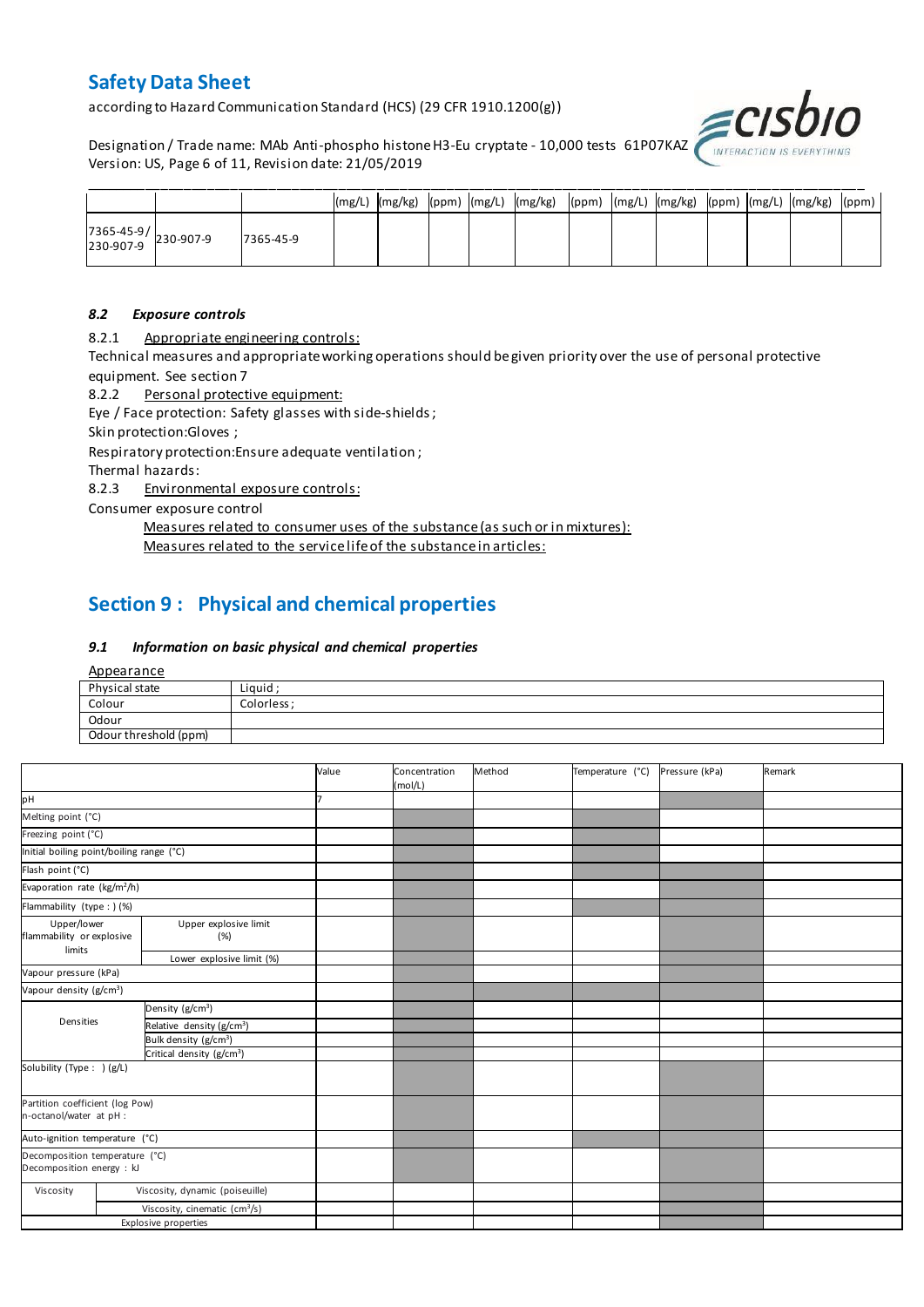according to Hazard Communication Standard (HCS) (29 CFR 1910.1200(g))

Designation / Trade name: MAb Anti-phospho histone H3-Eu cryptate - 10,000 tests 61P07KAZ Version: US, Page 7 of 11, Revision date: 21/05/2019

\_\_\_\_\_\_\_\_\_\_\_\_\_\_\_\_\_\_\_\_\_\_\_\_\_\_\_\_\_\_\_\_\_\_\_\_\_\_\_\_\_\_\_\_\_\_\_\_\_\_\_\_\_\_\_\_\_\_\_\_\_\_\_\_\_\_\_\_\_\_\_\_\_\_\_\_\_\_\_\_\_\_\_\_\_\_\_\_\_\_\_\_\_\_\_\_\_\_\_\_\_



## Oxidising properties

#### *9.2 Other information:*

No other relevant data available

## **Section 10 : Stability and reactivity**

#### *10.1 Reactivity*

This material is considered to be non-reactive under normal use conditions. ;

#### *10.2 Chemical stability*

- *10.3 Possibility of hazardous reactions*
- *10.4 Conditions to avoid:*

*10.5 Incompatible materials:*

#### *10.6 Hazardous decomposition products:*

Does not decompose when used for intended us es. ;

### **Section 11 : Toxicological information**

Toxicokinetics, metabolism and distribution

#### *11.1 Information on toxicological effects*

#### **Substances**

**Acute toxicity**

Animal data: Acute oral toxicity:

Acute dermal toxicity:

Acute inhalative toxicity:

Practical experience / human evidence: Assessment / Classification: General Remark:

**Skin corrosion/irritation**

Animal data: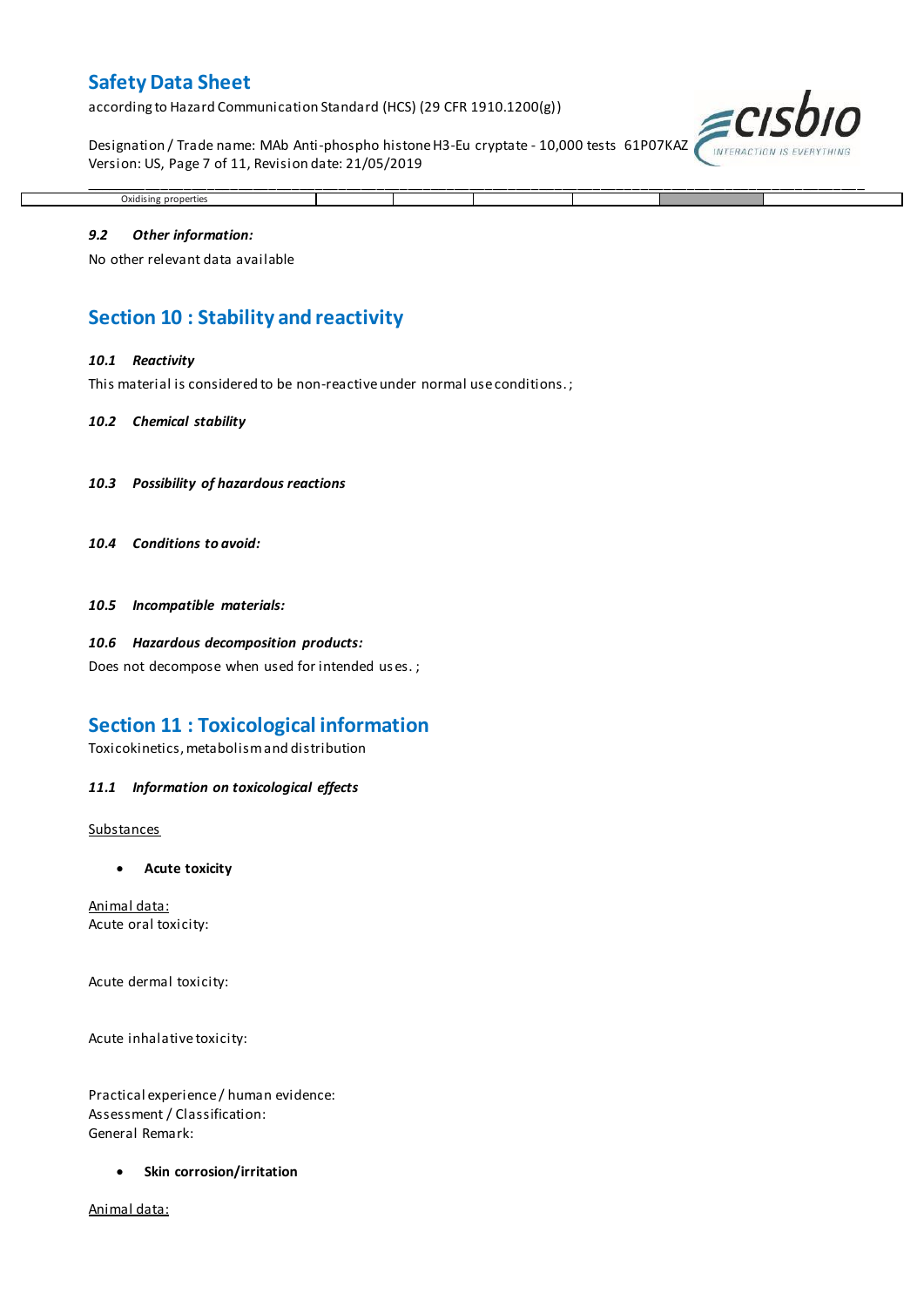according to Hazard Communication Standard (HCS) (29 CFR 1910.1200(g))

Designation / Trade name: MAb Anti-phospho histone H3-Eu cryptate - 10,000 tests 61P07KAZ Version: US, Page 8 of 11, Revision date: 21/05/2019

\_\_\_\_\_\_\_\_\_\_\_\_\_\_\_\_\_\_\_\_\_\_\_\_\_\_\_\_\_\_\_\_\_\_\_\_\_\_\_\_\_\_\_\_\_\_\_\_\_\_\_\_\_\_\_\_\_\_\_\_\_\_\_\_\_\_\_\_\_\_\_\_\_\_\_\_\_\_\_\_\_\_\_\_\_\_\_\_\_\_\_\_\_\_\_\_\_\_\_\_\_



In-vitro skin test method: In-vitro skin test result:

Assessment / Classification:

**Eye damage/irritation**

Animal data:

In vitro eye test method: In vitro eye test result: Assessment / Classification:

C**MR effects (carcinogenity, mutagenicity and toxicity for reproduction)**

o Germ cell mutagenicity:

Animal data:

Assessment / Classification:

o Carcinogenicity

Practical experience / human evidence: Animal data:

Other information: Assessment / Classification:

o Reproductive toxicity

Practical experience / human evidence: Animal data:

Other information: Assessment / Classification:

Overall assessment on CMR properties:

- **Specific target organ toxicity (single exposure)**
	- o STOT SE 1 and 2

Animal data:

Other information:

o STOT SE 3

Practical experience / human evidence:

Other information: Assessment / Classification:

**Specific target organ toxicity (repeated exposure)**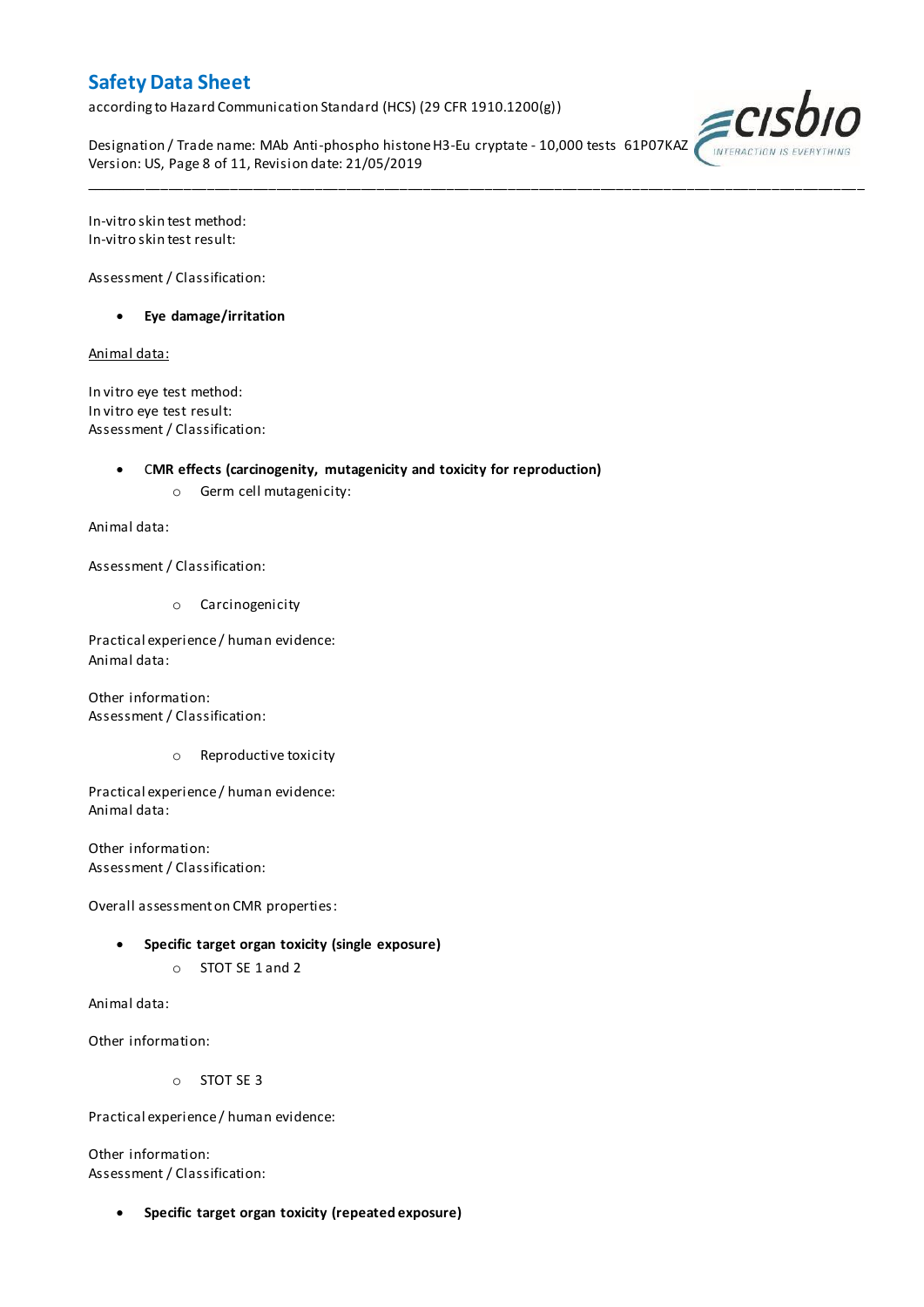according to Hazard Communication Standard (HCS) (29 CFR 1910.1200(g))

Designation / Trade name: MAb Anti-phospho histone H3-Eu cryptate - 10,000 tests 61P07KAZ Version: US, Page 9 of 11, Revision date: 21/05/2019



Practical experience / human evidence: Animal data:

Assessment / Classification: Other information

**Aspiration hazard**

Practical experience / human evidence: Experimental data: viscosity data: see SECTION 9. Assessment / Classification: Remark:

11.1.1 Mixtures No toxicological information is available for the mixture itself

## **Section 12 : Ecological information**

In case that test data regarding one endpoint/differentiation exist for the mixture itself, the classification is carried out according to the substance criteria (excluding biodegradation and bioaccumulation). If no test data exist, the criteria for mixture classification has to be used (calculation method) in this case the toxicological data of the ingredients are shown.

\_\_\_\_\_\_\_\_\_\_\_\_\_\_\_\_\_\_\_\_\_\_\_\_\_\_\_\_\_\_\_\_\_\_\_\_\_\_\_\_\_\_\_\_\_\_\_\_\_\_\_\_\_\_\_\_\_\_\_\_\_\_\_\_\_\_\_\_\_\_\_\_\_\_\_\_\_\_\_\_\_\_\_\_\_\_\_\_\_\_\_\_\_\_\_\_\_\_\_\_\_

### *12.1 Aquatic toxicity:*

Acute (short-term) fish toxicity

Chronic (long-term) fish toxicity

Acute (short-term) toxicity to crustacea

Chronic (long-term) toxicity to crustacea

Acute (short-term) toxicity to algae and cyanobacteria

Toxicity to microorganisms and other aquatic plants / organisms

Assessment / Classification:

*12.2 Persistence and degradability* Biodegradation:

Abiotic Degradation:

Assessment / Classification:

*12.3 Bioaccumulative potential* Bioconcentration factor (BCF):

*12.4 Mobility in soil*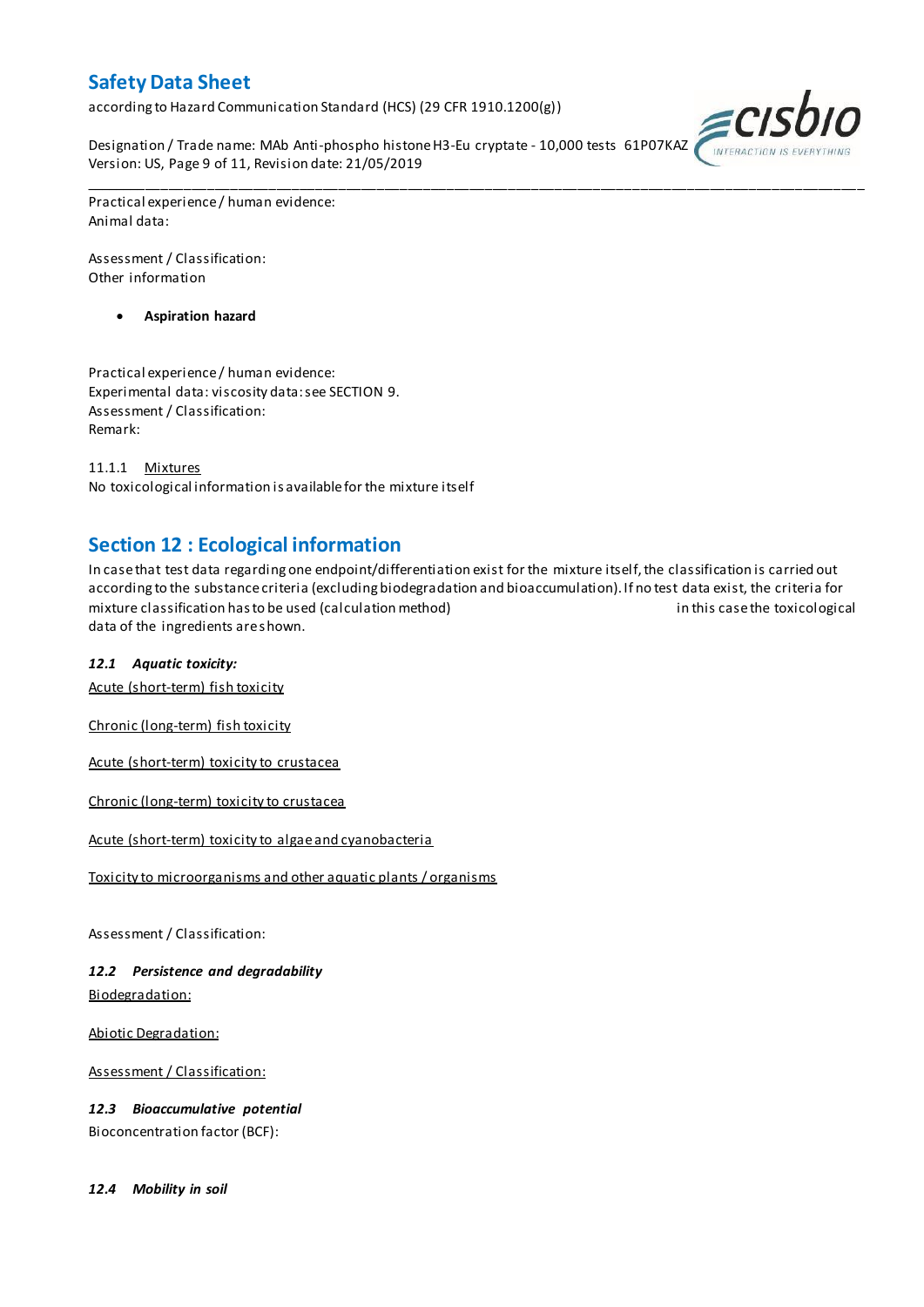according to Hazard Communication Standard (HCS) (29 CFR 1910.1200(g))

Designation / Trade name: MAb Anti-phospho histone H3-Eu cryptate - 10,000 tests 61P07KAZ Version: US, Page 10 of 11, Revision date: 21/05/2019

\_\_\_\_\_\_\_\_\_\_\_\_\_\_\_\_\_\_\_\_\_\_\_\_\_\_\_\_\_\_\_\_\_\_\_\_\_\_\_\_\_\_\_\_\_\_\_\_\_\_\_\_\_\_\_\_\_\_\_\_\_\_\_\_\_\_\_\_\_\_\_\_\_\_\_\_\_\_\_\_\_\_\_\_\_\_\_\_\_\_\_\_\_\_\_\_\_\_\_\_\_



### *12.5 Results of PBT and vPvB assessment*

### *12.6 Other adverse effects:*

Additional ecotoxicological information:

## **Section 13 : Disposal considerations**

### *13.1 Waste treatment methods*

Waste treatment options: Dispose of waste according to applicable legislation. ;

Other disposal recommendations: Additional information:

## **Section 14 : Transport information**

### ADR/RID/AND/IMDG/IATA

| UN No.                     |  |
|----------------------------|--|
| UN Proper shipping name    |  |
| Transport hazard class(es) |  |
| Hazard label(s)            |  |
|                            |  |
| Packing group              |  |

#### *Transport in bulk according to Annex II of MARPOL 73/78 and the IBC Code*

| Land transport (ADR/RID)                                             |                                                  |
|----------------------------------------------------------------------|--------------------------------------------------|
| Classification code ADR:                                             | Special Provisions for ADR/RID:                  |
| Limited quantities for ADR/RID:                                      | Excepted Quantities for ADR/RID:                 |
| Packing Instructions for ADR/RID:                                    |                                                  |
| Special packing provisions for ADR/RID:                              |                                                  |
| Mixed packing provisions:                                            | Portable tanks and bulk containers Instructions: |
| Portable tanks and bulk containers Special Provisions:               |                                                  |
| <b>ADR Tank Code:</b>                                                | ADR Tank special provisions:                     |
| Vehicle for tank carriage:                                           | Special provisions for carriage Packages:        |
| Special provisions for carriage Bulk:                                |                                                  |
| Special provisions for carriage for loading, unloading and handling: |                                                  |
| Special Provisions for carriage Operation:                           |                                                  |
| Hazard identification No:                                            | Transport category (Tunnel restriction code):    |
| <b>Sea transport (IMDG)</b>                                          |                                                  |
| Marine Pollutant:                                                    | Subsidiary risk(s) for IMDG:                     |
| Packing provisions for IMDG:                                         | Limited quantities for IMDG:                     |
| Packing instructions for IMDG:                                       | <b>IBC Instructions:</b>                         |
| <b>IBC Provisions:</b>                                               | <b>IMO</b> tank instructions:                    |
| UN tank instructions:                                                | Tanks and bulk Provisions:                       |
| EmS:                                                                 | Stowage and segregation for IMDG:                |
| Properties and observations:                                         |                                                  |
| <b>Inland waterway transport (ADN)</b>                               |                                                  |
| Classification Code ADN:                                             | Special Provisions ADN:                          |